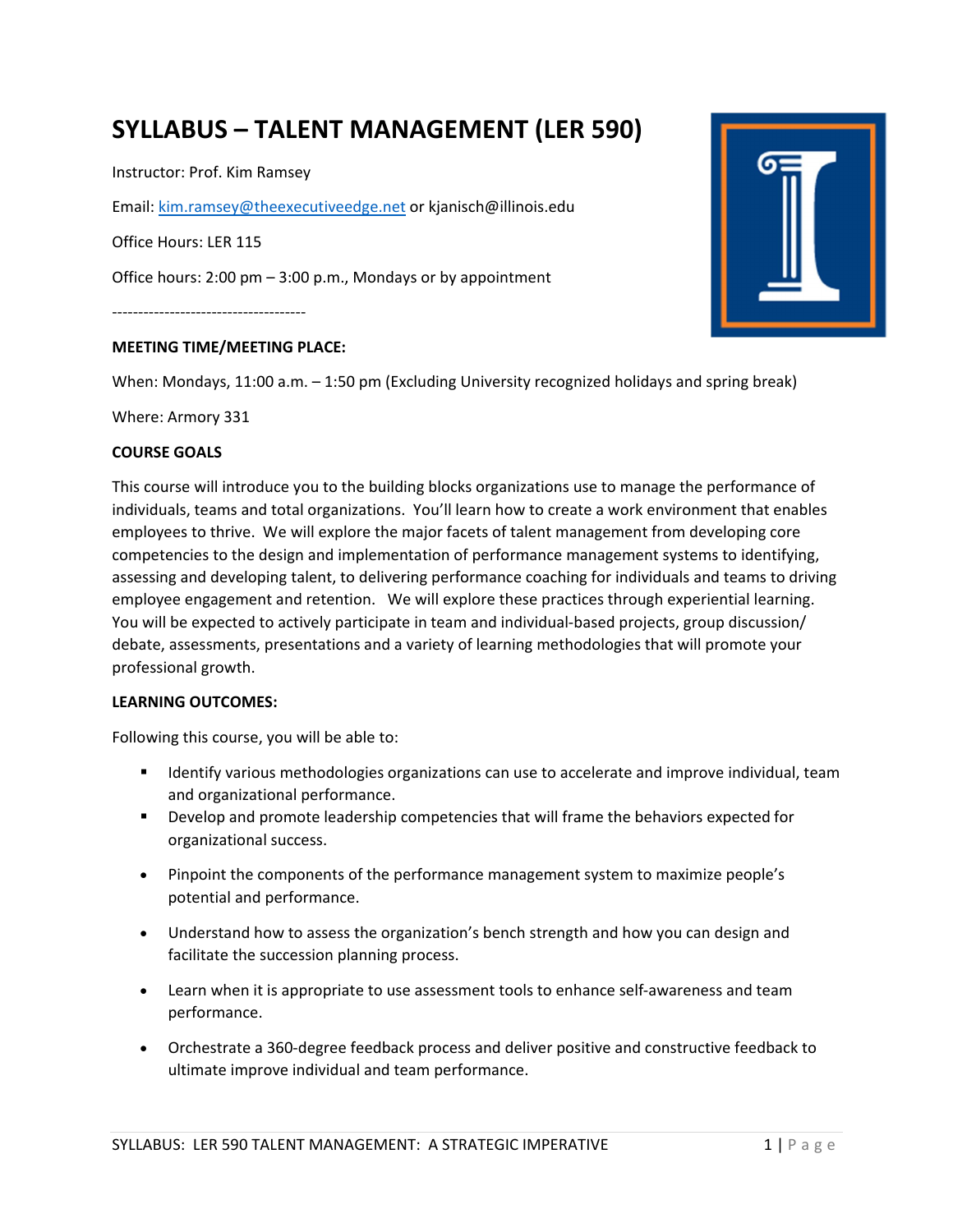## **LEARNING OUTCOMES (Continued)**

- Understand how to build a robust development plan that will accelerate professional development.
- Identify a variety of best practice methodologies to develop professionals. Learn the development methodologies that deliver a return on investment and the ones that do not.
- Acquire techniques for building trust as the foundation of any team.
- Develop and facilitate team building activities that promote trust, collaboration, communication and conflict resolution.
- Learn how organizations are using employee engagement surveys to understand the drivers of their employees' satisfiers and dissatisfiers.
- Identify concrete strategies for improving employee engagement at the team and enterprise level.
- Establish the link between employee engagement, customer value and financial performance.

## **TEXTBOOK AND COURSE MATERIALS**

- 1. We will be using the textbook entitled **The Talent Management Handbook: Creating Organizational Excellence by Identifying, Developing and Promoting Your Best People** by Lance Berger and Dorothy Berger, McGraw-Hill. This book can be purchased via Amazon.com
- 2. You will participate in an Interpersonal and Communication Styles assessment. It is an online tool which is normally \$50 pp. We have negotiated a rate of \$25 for our class. Please call The Forte Institute at 910-452-5152 to pay with a credit card. Please indicate that you are a student of Professor Kim Ramsey to obtain the student discount.
- 3. The *Top Hat* polling software will be used in-class (tophat.com). With this software you can use the TopHat app on your phone or use the TopHat website on your laptop to participate in class. Please sign up, pay the subscription fee, and join the class.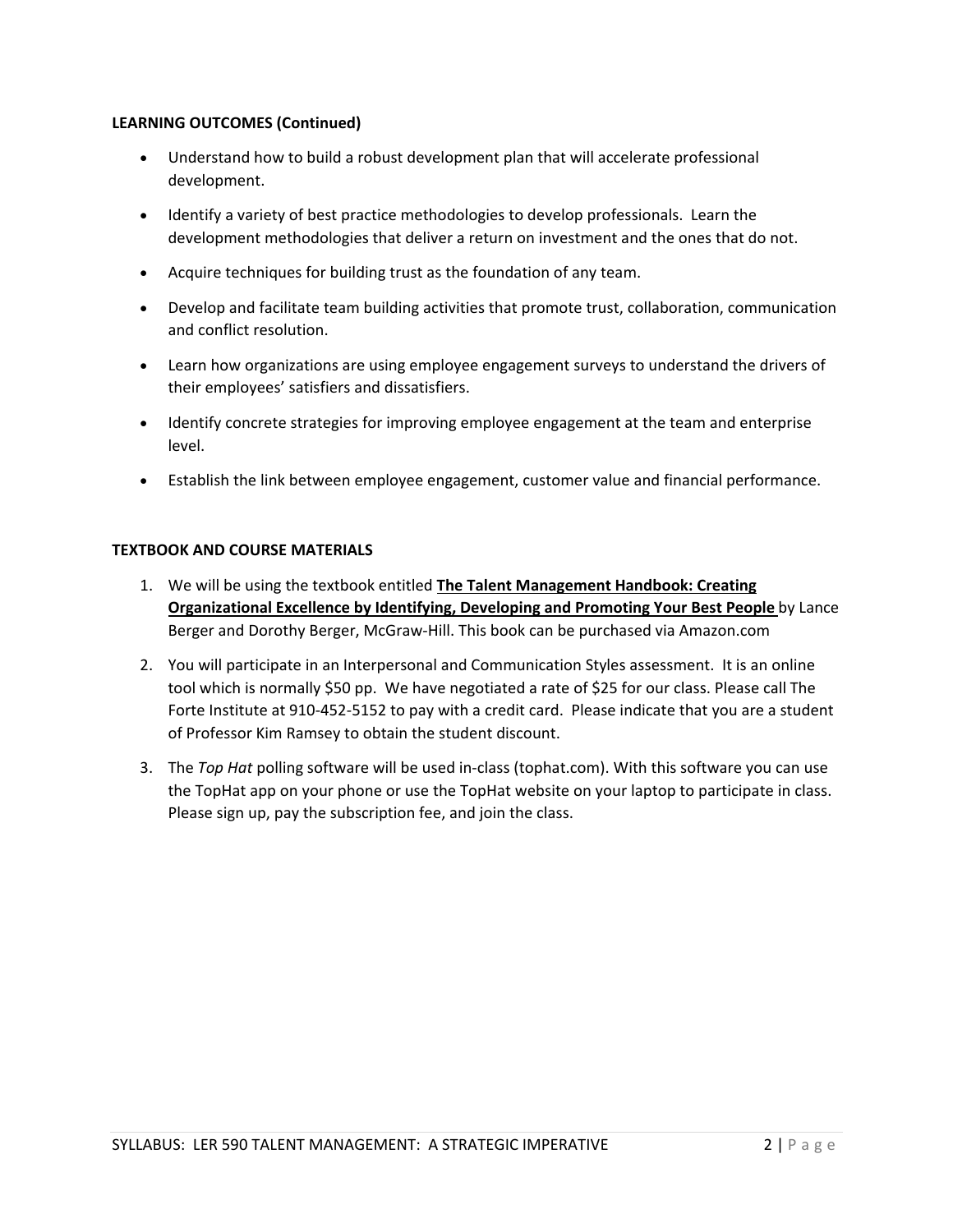#### **GRADED COMPONENTS**

Course grades will be based on cumulative points throughout the semester earned in lecture attendance, homework, reading questions, and exams. The available points in each are:

#### *I. Participation in Class: 200 pts. (10%)*

Active participation includes both questions asked during lecture and opinions/insights expressed. You will not be graded for correctness, but instead you will be graded simply for your individual level of participation. At most 2 unexcused absences are permitted to receive full participation credit at the end of the semester.

### *II. (3) Partner Assignments: 300 pts. (15%)*

There will be 3 partner assignments throughout the semester, each worth 100 points. Grading will be driven by:

- a. Preparation/design of the deliverables (35 pts)
- b. Facilitation of the experience (35 pts)
- c. Feedback from fellow team member/individual score. (30 pts)

### *III. (3) Team Projects: 750 pts. (37.5%)*

There will be three team projects. Each will count for 250 points and will be evaluated on both content and delivery. Assessment will be driven by:

- a. Preparation/Research/Design of the PowerPoint Presentation/Recommendation/Team Score (50 pts)
- b. Completion of the Project Specifications/Team Score (50 pts)
- c. Presentation of the Recommendations/Individual Score (50 pts.)
- d. Feedback from fellow team members/individual score (100 pts.)

### *IV. Mid-Term: 300 pts. (15%)*

The mid-term will cover both the readings from the text reading and lectures.

95%-100% A+ 93%-94.95% A 90%-92.95% A= 85% - 89.95% B+ 83% - 84.95 B 80% - 82.95% B-75% - 79.95% C+ 73% - 74.95% C 70% - 72.95% C-65% - 69.95% D+ 63% - 64.95% D 60% - 62.95% D-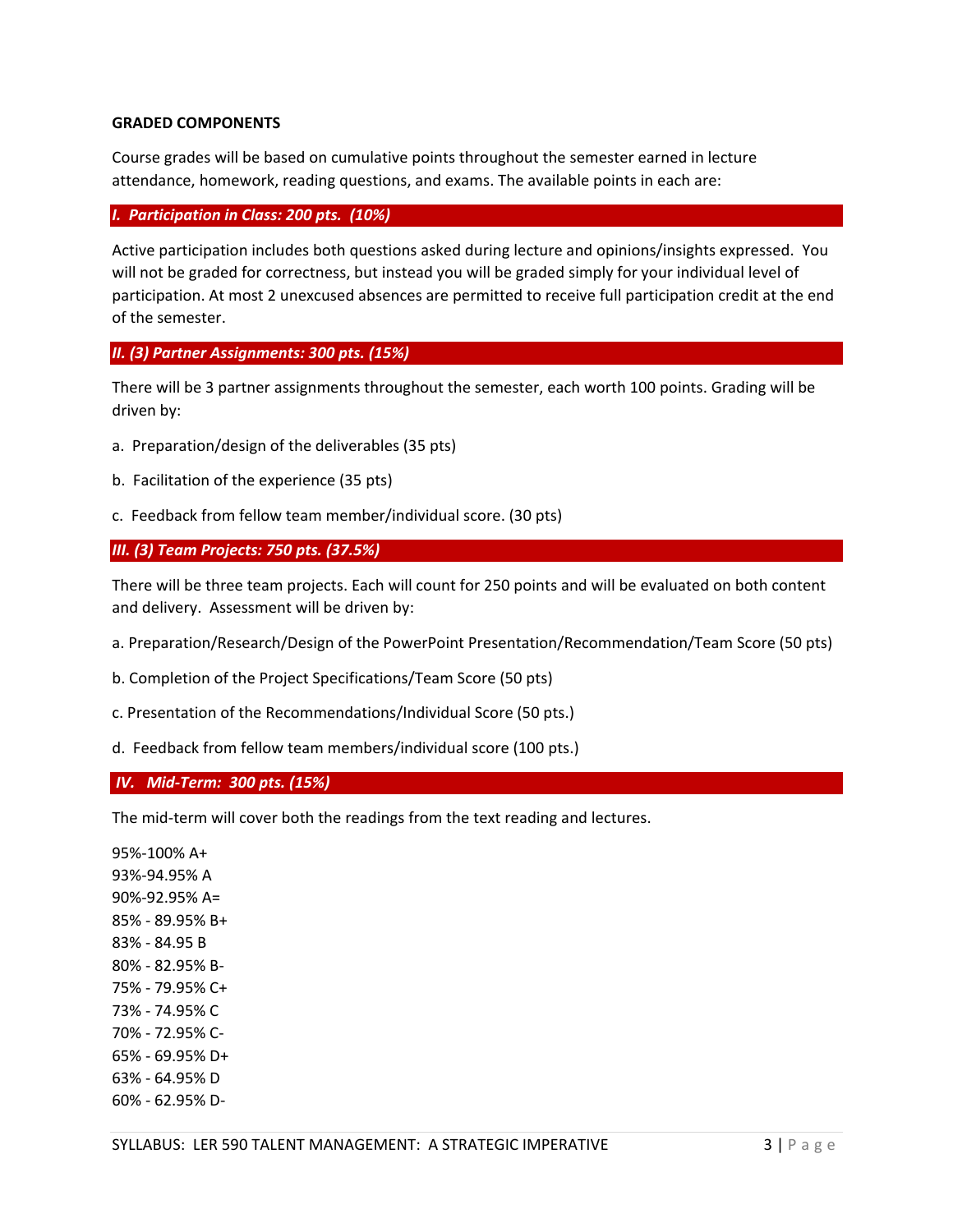## *V. (1) Final Team Project in Lieu of Final Exam: 450 pts. (22.5%)*

There will be a final team project. This will account for 22.5% of your grade and will be in lieu of a final exam. Grading will be driven by:

- a. Preparation/Research/Design of the PowerPoint Presentation/Recommendation/Team Score (125 pts)
- b. Completion of the project specifications/Team Score (100 pts)
- c. Presentation of the recommendations/Individual Score (125 pts)
- d. Feedback from fellow team members/Individual Score (100 pts)

### *Grading Scale Based on 2,000 pts.*

| $A+$           | 1900-2000 points  |
|----------------|-------------------|
| A              | 1860-1899oints    |
| А-             | 1800-1859 points  |
| $B+$           | 1700-1799 points  |
| B              | 1660-1699 points  |
| <b>B-</b>      | 1600-1659 points  |
| $C+$           | 1,500-1599 points |
| $\overline{C}$ | 1460-1499 points  |
| $C -$          | 1400-1459 points  |
| D+             | 1300-1399 points  |
| D              | 1260-1299 points  |
| D-             | 1200-1259 points  |
| F              | < 1200 points     |
|                |                   |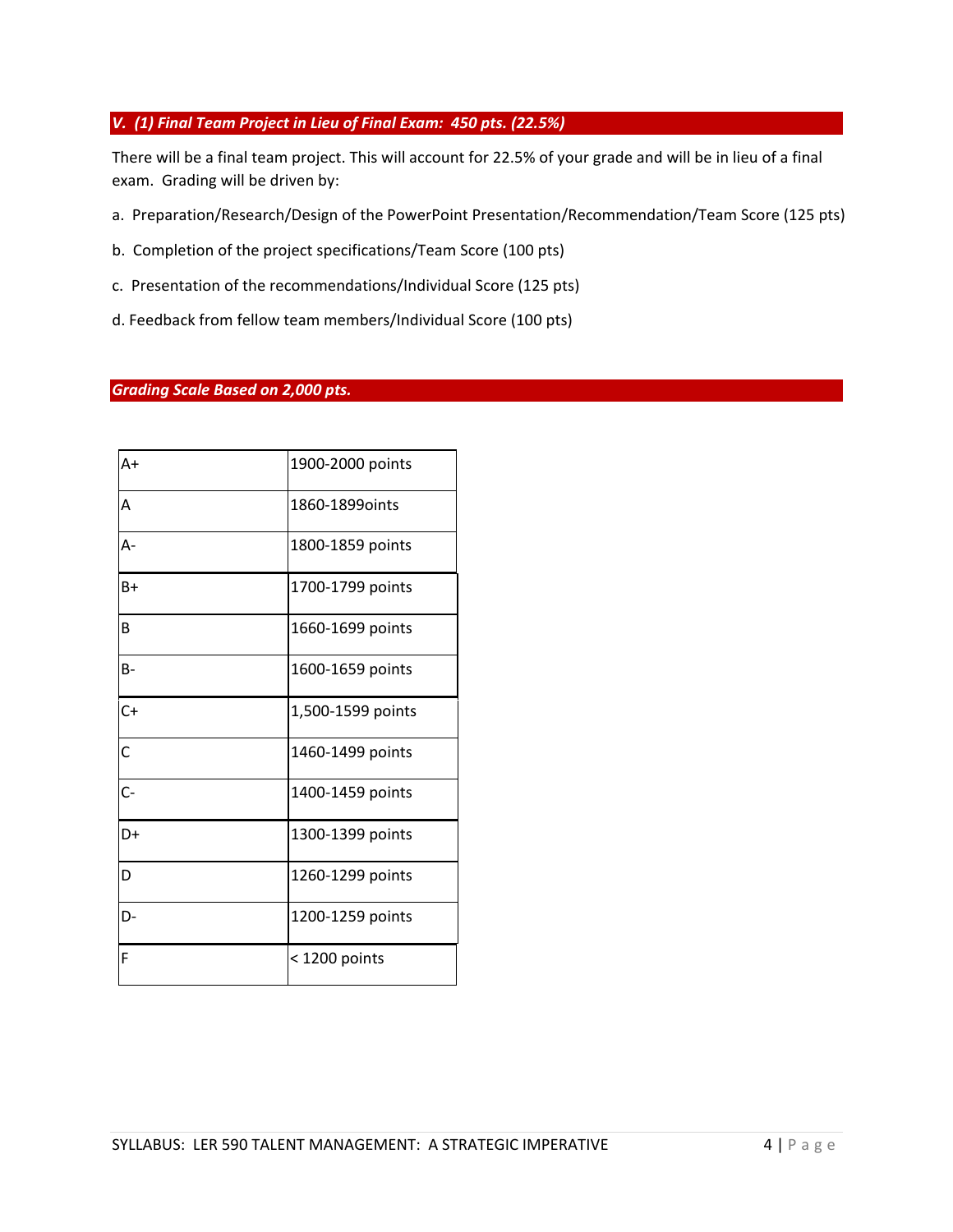### **COURSE POLICIES**

**1) ATTENDANCE** - You are expected to attend class because:

- You must be present in class to deliver your many presentations this semester.
- You will serve as an audience member and give feedback to your colleagues.
- You will need to be present in class to learn course material, to participate in exercises, and to learn what is expected of you for each project.
- The work habits you exhibit communicate your credibility to everyone in our classroom and will impact your success as an employee after you graduate.

I will take attendance at the beginning of every class. You can miss two classes without penalty. If you have more than two absences for any reason, the following penalties will be assessed: 3 absences= final course grade lowered by 1/3 letter (ex. A- to B+) 4 absences= final course grade lowered by full letter (ex. B to C) 5 absences= you will fail the class (F)

**2) LATENESS** - Arriving for work on time is a very important habit to cultivate for workplace success. Because of this, lateness will not be tolerated in this class. Plan to come to class early each day to avoid a late penalty. Three late arrivals will equal one absence and will be counted against your final course grade as unexcused absences. If you are concerned about the time that you have between classes, you should see me outside of class to discuss your circumstances. You may need to change sections or drop the class. Additionally, if you arrive late to class 30 minutes or more, it will count as an absence. Every late arrival will be registered as a tardy – three tardy registers will equal one (1) absence.

**3) MAKE UPS AND LATE WORK** - Make-up presentations will be allowed only if you notify me in advance that you will not be in class and if you provide written, verifiable documentation for illness or injury that would prevent you from speaking on that day. Late assignments will result in a 30%point deduction and must be submitted within 24 hours of the assignment due date. In-class assignments and group presentations may NOT be made up.

### **ACADEMIC STANDARDS**

You are encouraged to work with your peers on homework assignments and studying. However, submitted assignments with your name on them must be your own work. Any ideas or materials taken from other sources must be acknowledged. You are expected to adhere to the standards detailed in the Code of Student Rights, Responsibilities, and Conduct.

### **DISABILITY ACCOMMODATIONS**

We will accommodate students with disabilities to the best of our abilities. Please establish your eligibility for support services through the appropriate office that services students with disabilities. Note that services are confidential. Some services may take time to implement; for example, captions and alternate media for print materials may take a week or more to produce. Please contact your campus office as soon as possible if you require accommodations.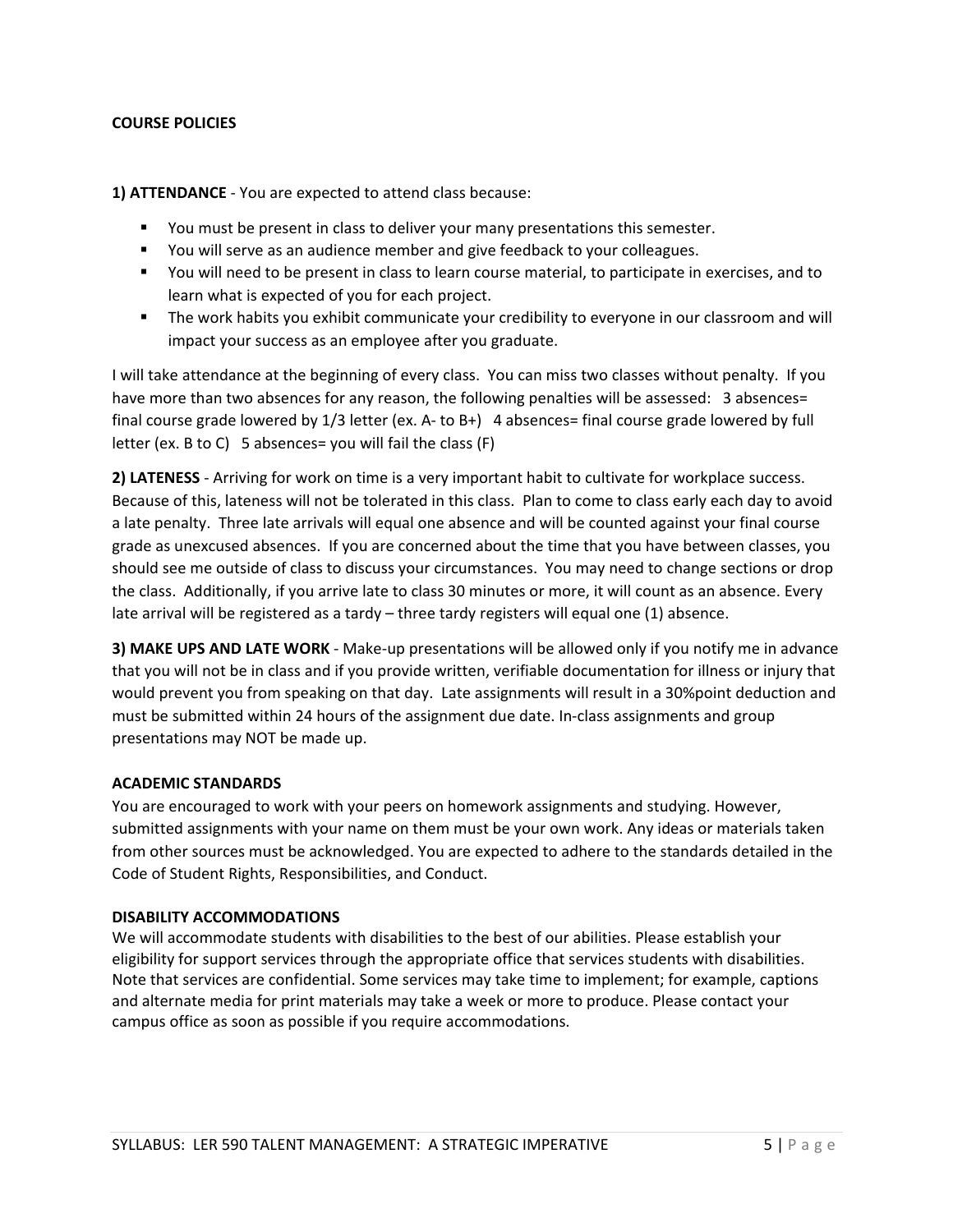### **PROFESSIONALISM AND RESPECT**

I expect the same professionalism from students that would be required of employees in the business world. This syllabus lays down some ground rules for respecting others, but I expect everyone to do his/her part to make this class a good learning experience for all of us. If you choose not to conduct yourself in a professional manner, I will deduct points from your class grade. Team Assessment Scores will be increased or decreased based on student professional behavior (including communication with teammates and course instructor (electronic and in-person). Class professional behavior includes but is not limited to the following:

- **Turn cell phones to silent mode when entering the classroom.**
- Do not enter or leave the room when a presentation is in progress.
- Remain quiet and attentive when another person is talking.
- Do not text, sleep, and/or work on other courses while in my class (YOU WILL BE REMOVED FROM CLASS IMMEDIATELY FOR SUCH BEHAVIORS)
- **Show respect for divergent points of view.**
- **Be responsible for readings and homework assignments when assigned and ready to answer** questions.
- Do not pack up until class is dismissed by the instructor.
- Always address all members of the class with courtesy and respect .
- Be mindful of what should be dealt with in class and what should be dealt with outside of class, in an appointment.
- Email messages and deliverables (all paperwork and assignments submitted on Compass) should be professional in tone and use correct grammar, punctuation and spelling.
- All emails should be sent no later than 6:00 p.m. or else you will need to assume it will not be seen until the following day.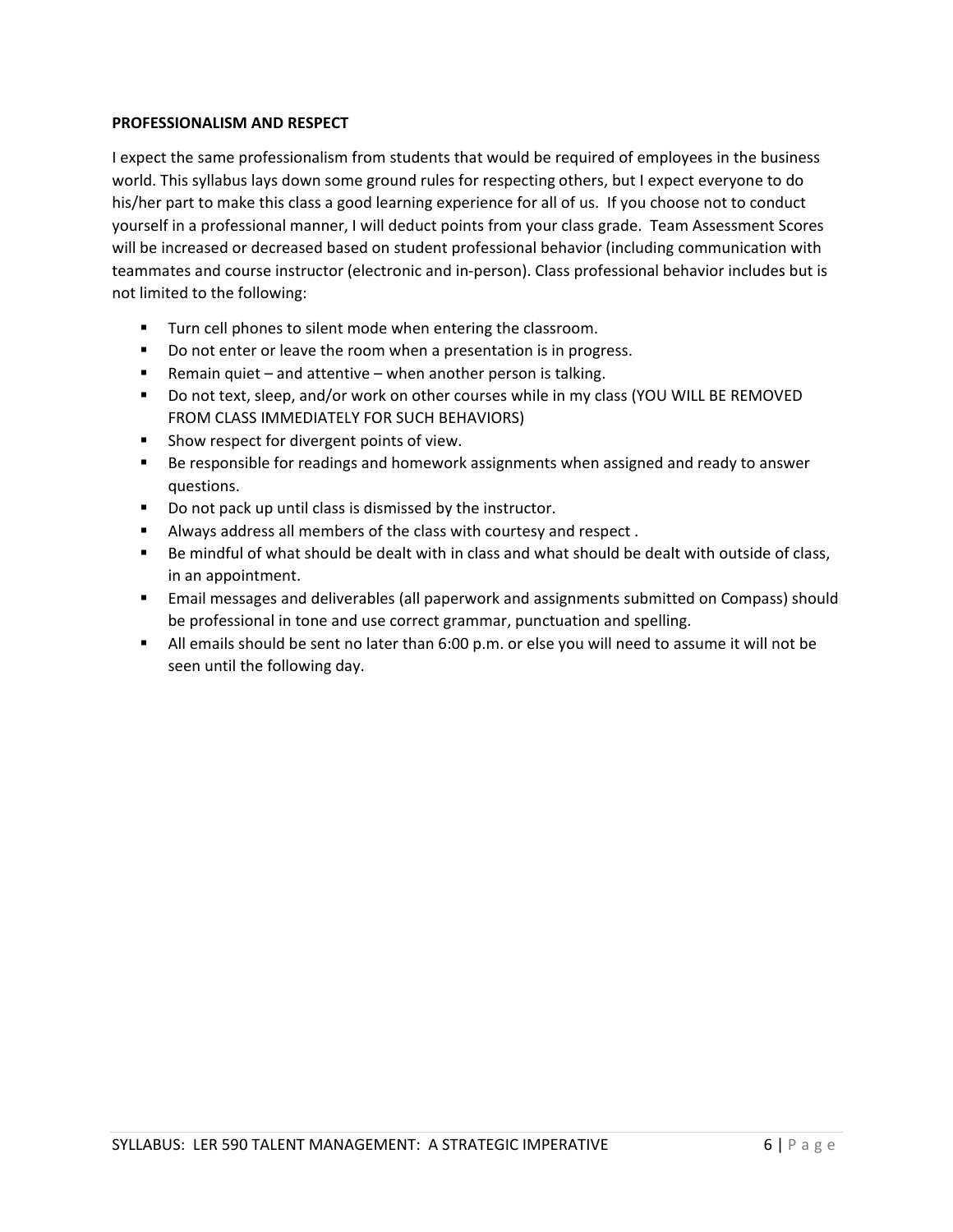# **COURSE SUMMARY:**

| <b>Date</b>              | <b>Details</b>                                                                                                                                                                                                                                                                     | <b>Timing</b>                                          |
|--------------------------|------------------------------------------------------------------------------------------------------------------------------------------------------------------------------------------------------------------------------------------------------------------------------------|--------------------------------------------------------|
|                          | Class #1: Talent Management: An Overview                                                                                                                                                                                                                                           | 11:00 a.m. $-$ 1:50 p.m.                               |
|                          | Introductions and Team Selection. Class participants must be prepared to<br>give a 3-minute introduction of themselves and the 3 unique strengths<br>they bring to the group. Team leaders will be selected today.                                                                 |                                                        |
| Monday, January 14, 2019 | Team Leaders will need to meet the following day<br>via Zoom Conferencing. January 15 from<br>7:00 p.m. $-8:00$ p.m.                                                                                                                                                               | First team meeting<br>between<br>January 14-January 28 |
|                          | Homework: Your team must prepare a team building exercise and come<br>prepared to facilitate the team building on January 28 with the entire class.<br>Areas of focus are:<br>a) Building trust or b) Improving collaboration or c) enhancing<br>communication or d) goal setting. |                                                        |
| Monday, January 28, 2019 | <b>Class #2: Building High Performance Teams</b><br>Team Project #1: Prepare a Team Building Guide and<br><b>Facilitate a Team Building Activity</b>                                                                                                                               | 11:00 a.m. $-$ 1:50 p.m.                               |
|                          | Homework: Read Chapter 2 pages 22-33 and Chapter 5<br>pages 53-63 the Talent Management Handbook.                                                                                                                                                                                  |                                                        |
|                          | Class #3: Developing Core Competencies Part 1                                                                                                                                                                                                                                      | 11:00 a.m. $-$ 1:50 p.m.                               |
| Monday, February 4, 2019 | Homework for February 11: Prepare team<br>presentation/recommendations<br>on the 5-8 core competencies and their definitions for a chosen business.<br>Prepare a PowerPoint presentation that captures your recommendations<br>and definitions.                                    | Due by noon on 2/8/19                                  |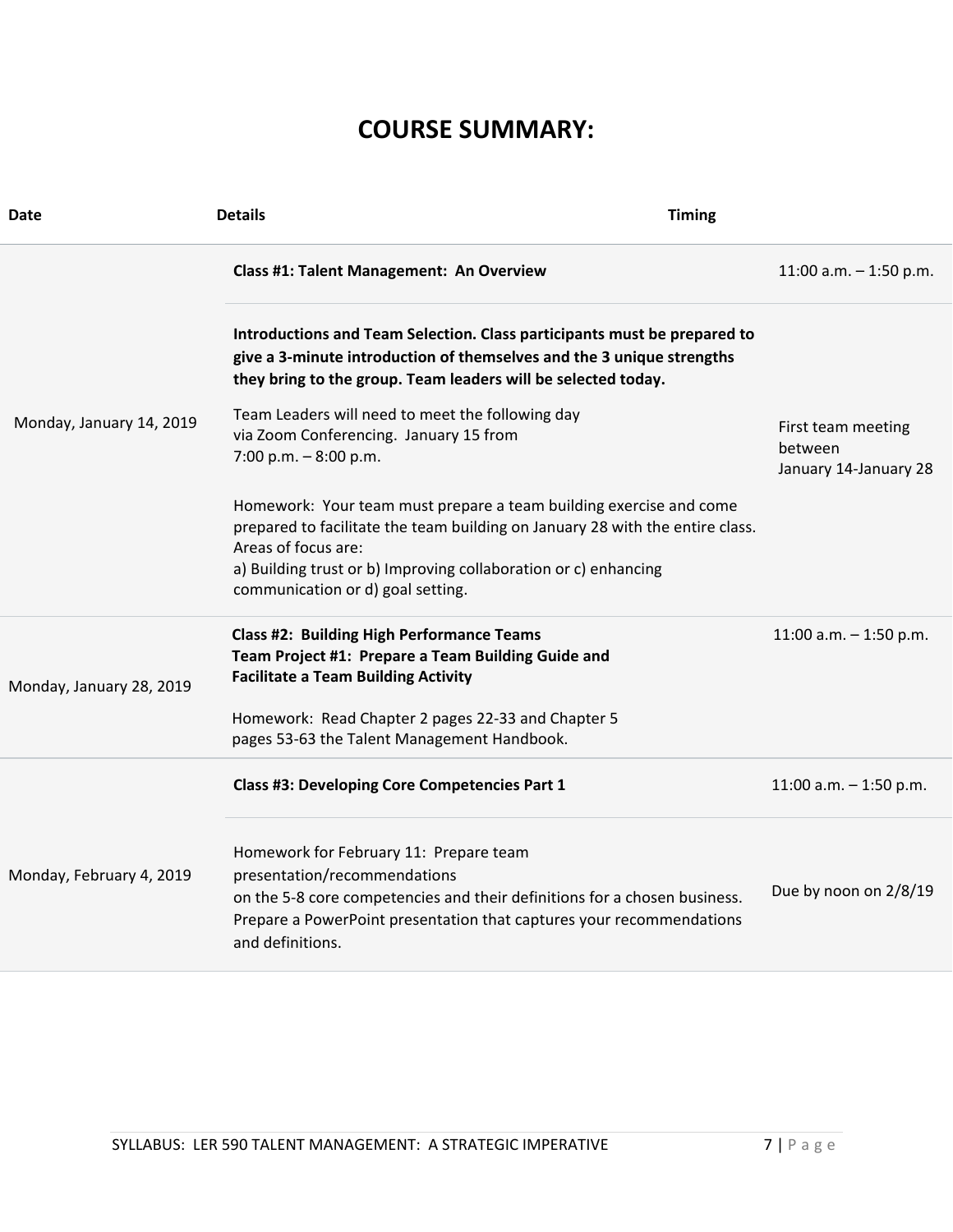|                           | Class #4: Developing Core Competencies Part 2<br>Team Project #2: Present your team's<br>recommendations on the 5-8 core competencies of<br>your chosen business                          | 11:00 a.m. - 1:50 .pm                                          |
|---------------------------|-------------------------------------------------------------------------------------------------------------------------------------------------------------------------------------------|----------------------------------------------------------------|
| Monday, February 11, 2019 | Homework for February 18: Prepare your team's position for<br>debate on performance ratings or no ratings                                                                                 |                                                                |
|                           | Reading for February 18: Read Chapter 8 pages 104-118 of the<br>Talent Management Handbook.                                                                                               |                                                                |
|                           | <b>Class #5: Performance Management Systems</b><br>Team Debate on Performance Ratings vs. No Ratings                                                                                      | 11:00 a.m. to 1:50 pm                                          |
| Monday, February 18, 2019 | Reading for February 25: Read pages 129-198 of the Talent<br>Management Handbook.                                                                                                         |                                                                |
| Monday, February 25, 2019 | <b>Class #6: Succession Planning/Talent</b><br><b>Management Review</b>                                                                                                                   | 11:00 a.m. to 1:50 pm                                          |
|                           | Reading for March 4. Read pages 271-290 of the<br><b>Talent Management Handbook</b>                                                                                                       |                                                                |
|                           | Class #7: Diversity and Inclusion                                                                                                                                                         | 11:00 a.m. to 1:50 pm                                          |
| Monday, March 4 2019      | Homework for March 11: Complete Forté Assessment<br>Via link sent to you from The Forte Institute<br>Reading for March 11: Read pages 119-129 of the<br><b>Talent Management Handbook</b> | Due by 12:00 p.m. on<br>3/8/19                                 |
|                           | <b>Class #8: Assessing Talent Part 1</b><br><b>Partner Assignment #1</b>                                                                                                                  | 11:00 a.m. to 1:50 pm                                          |
| Monday, March 11, 2019    | Homework: Complete (5) 360 qualitative<br>telephone interviews and prepare summary report.                                                                                                | 360 Feedback Summary<br>Report due by 12:00<br>p.m. on 3/23/19 |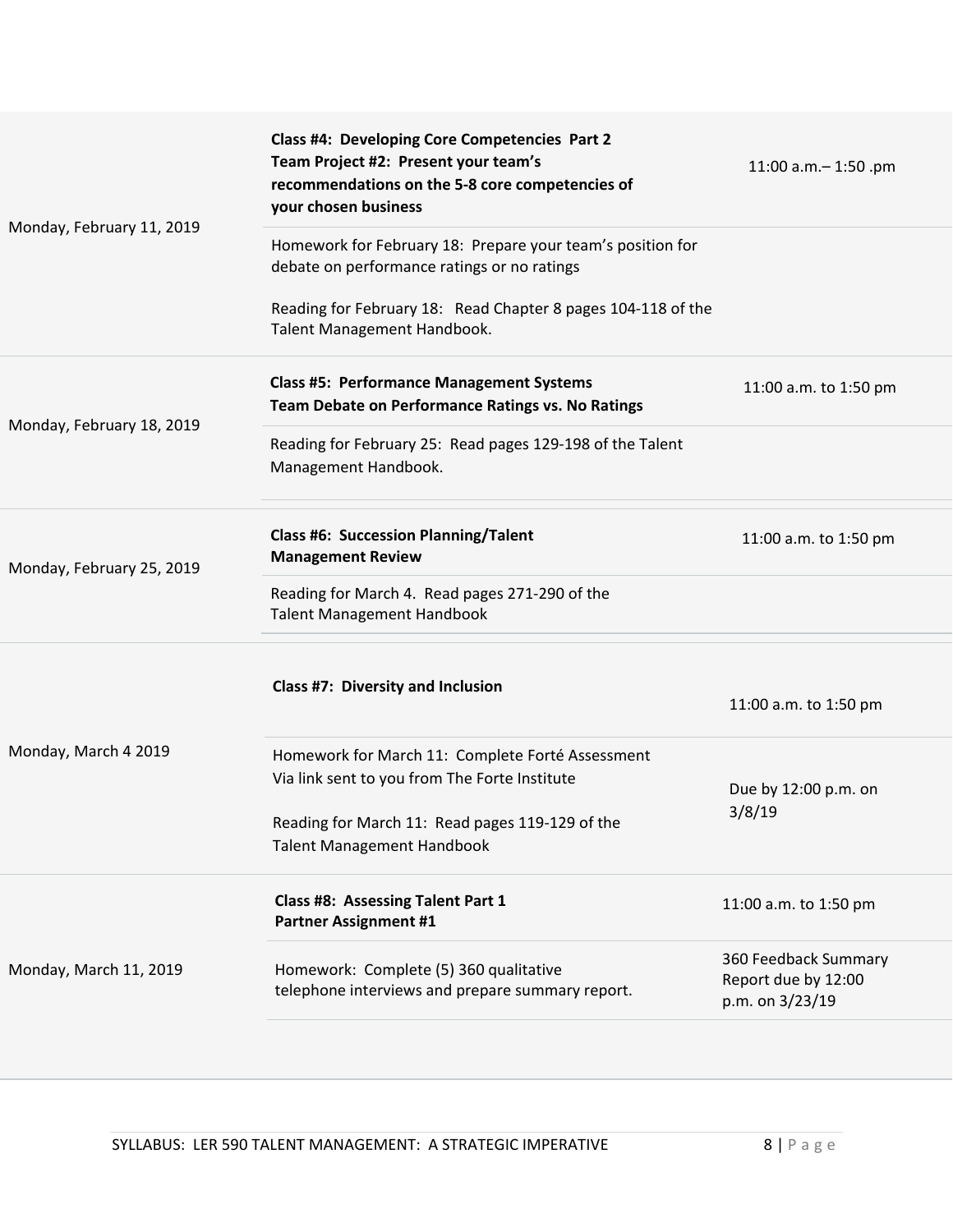| Monday, March 25, 2019 | Class #9: Mid-Term Exam                                                                                                | 11:00 am to 1:50 p.m.                                                                                                       |
|------------------------|------------------------------------------------------------------------------------------------------------------------|-----------------------------------------------------------------------------------------------------------------------------|
|                        | Homework for April 1: Come prepared to debrief<br>the 360-degree feedback report with your partner.                    |                                                                                                                             |
| Monday, April 1, 2019  | Class #10: Assessing Talent Part 2<br>Partner Assignment #2: Deliver 360 Degree Feedback                               | 11:00 a.m. to 1:50 p.m.                                                                                                     |
|                        | Homework for April 8: Prepare a first draft of your Individual<br>Development Plan (IDP)                               | Submit draft of your own<br>development plan<br>by 4/5/18 noon                                                              |
| Monday, April 8, 2019  | <b>Class #11: Delivering Performance Coaching</b>                                                                      | 11:00 a.m. to 1:50 pm                                                                                                       |
|                        | Reading for April 15: Read pages 291-307 in the<br><b>Talent Management Handbook</b>                                   |                                                                                                                             |
|                        |                                                                                                                        |                                                                                                                             |
| Monday, April 15, 2019 | Class #12: Best Practices in<br><b>Leadership Development</b>                                                          | 11:00 a.m. to 1:50 pm                                                                                                       |
|                        | Homework for April 22: Work with<br>your partner to prepare<br>recommendations for your<br>partner's development plan. | First draft of your<br>development<br>recommendations for your<br>partner's development plan<br>plan due 4/19/19<br>at noon |
|                        |                                                                                                                        |                                                                                                                             |
| Monday, April 22, 2019 | Class #13: Developing Talent                                                                                           |                                                                                                                             |
|                        | Partner Assignment 3: Development Planning<br><b>Discussion</b>                                                        | 11:00 a.m. to 1:50 p.m.                                                                                                     |
|                        | Homework: Finalize Your Development Plan                                                                               | Due by 4/26/19                                                                                                              |